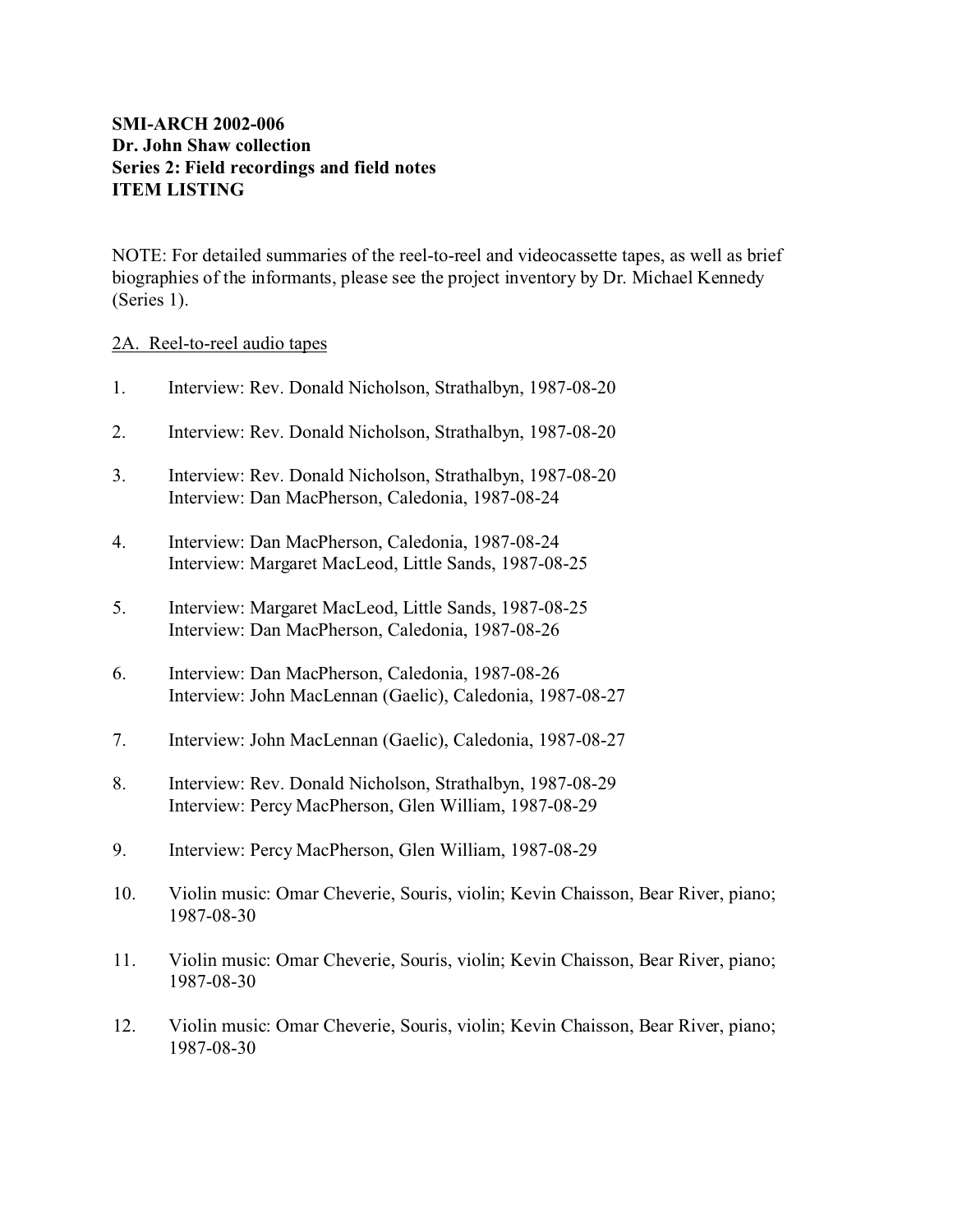# **SMI-ARCH 2002-006 Dr. John Shaw collection Series 2: Field recordings and field notes ITEM LISTING - continued**

- 13. Violin music: Omar Cheverie, Souris, violin; Peter Chaisson Sr., Bear River, violin; Kevin Chaisson, Bear River, piano; 1987-08-30
- 14. Violin music: Peter Chaisson Sr., Bear River, violin; Kevin Chaisson, Bear River, piano; 1987-08-30
- 15. Violin music: Peter Chaisson Sr., Bear River, violin; Kevin Chaisson, Bear River, piano; 1987-08-30
- 16. Violin music: Peter Chaisson Sr., Bear River, violin; Kevin Chaisson, Bear River, piano; Hughie MacPhee, Bayfield, violin; Ann MacPhee, Bayfield, piano; 1987-08-30
- 17. Violin music: Dan MacPhee, Bayfield, violin; Hughie MacPhee, Bayfield, violin; Ann MacPhee, Bayfield, piano; 1987-08-30
- 18. Violin music: Dan MacPhee, Bayfield, violin; Hughie MacPhee, Bayfield, violin; Ann MacPhee, Bayfield, piano; 1987-08-30
- 19. Violin music: Hughie MacPhee, Bayfield, violin; Ann MacPhee, Bayfield, piano; 1987-08-30 Interview: Mary Bruce, Valleyfield, 1987-08-31
- 20. Interview: Mary Bruce, Valleyfield, 1987-08-31 Interview: Catherine (Mrs. Jim) MacLean, Iris, 1987-09-01
- 21. Interview: Catherine (Mrs. Jim) MacLean, Iris, 1987-09-01
- 22. Interview: Catherine (Mrs. Jim) MacLean, Iris, 1987-09-01 Interview: John MacLennan (Gaelic), Caledonia, 1987-09-02
- 23. Interview: John MacLennan (Gaelic), Caledonia, 1987-09-02 Interview: Teresa Wilson, Goose River, 1987-09-09
- 24. Interview: Teresa Wilson, Goose River, 1987-09-09
- 25. Interview: Teresa Wilson, Goose River, 1987-09-09 Interview: Allan Cameron and Chester Martin, Caledonia, 1987-09-10
- 26. Interview: Allan Cameron and Chester Martin, Caledonia, 1987-09-10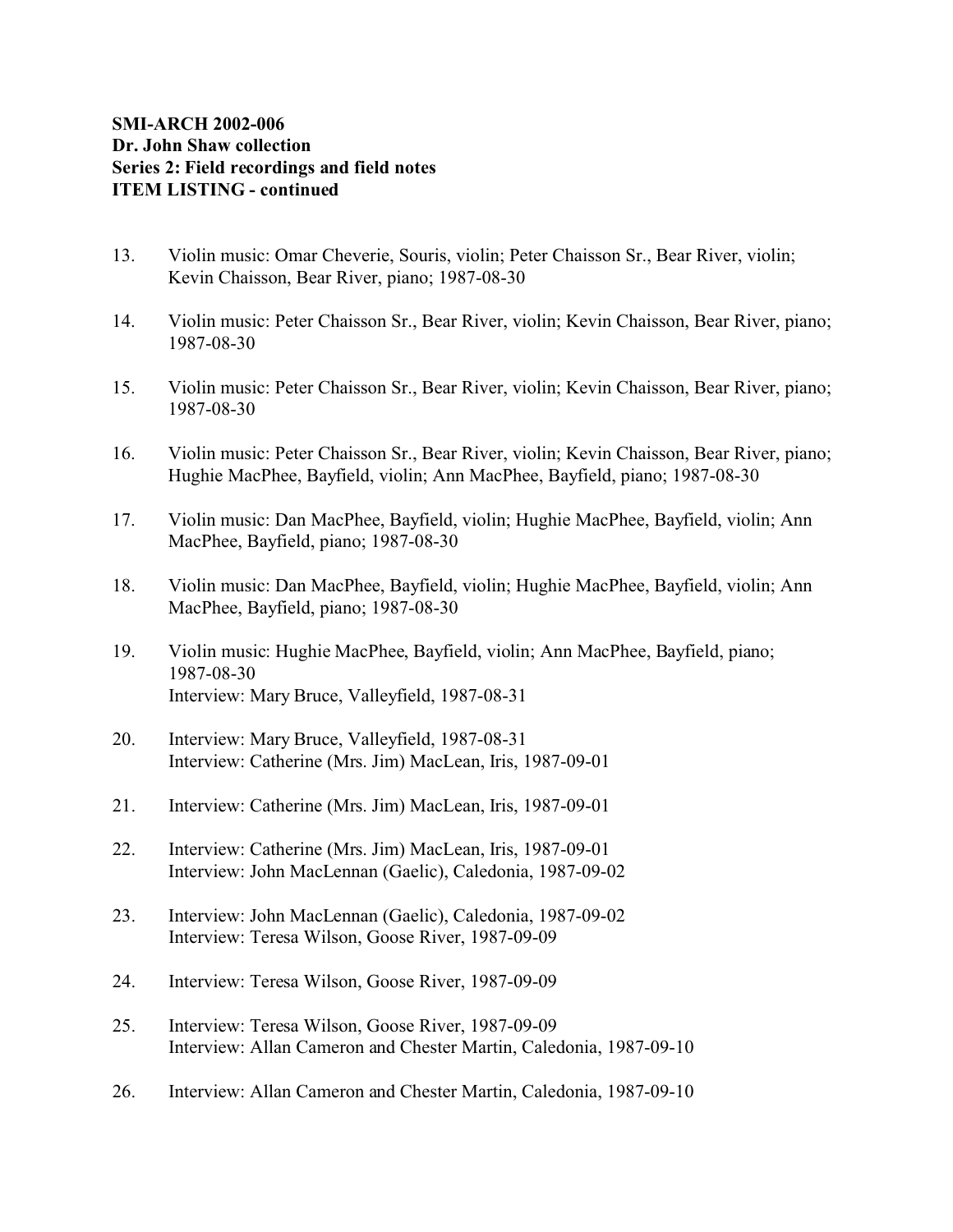- 27. Interview: Rev. Donald Nicholson, Strathalbyn, 1987-09-11 Interview: Dan MacPherson, Caledonia, 1987-09-12
- 28. Violin music recorded at the Benevolent Irish Society, Charlottetown, 1987-09-13
- 29. Violin music recorded at the Benevolent Irish Society, Charlottetown, 1987-09-13
- 30. Violin music recorded at the Benevolent Irish Society, Charlottetown, 1987-09-13
- 31. Violin music recorded at the Benevolent Irish Society, Charlottetown, 1987-09-13
- 32. Violin music recorded at the Benevolent Irish Society, Charlottetown, 1987-09-13
- 33. Violin music recorded at the Benevolent Irish Society, Charlottetown, 1987-09-13

### 2B. Videocassettes

1. Gaelic Field Recording Project Video Tape 1 30 August 1987 Violin music (2 hrs.)

> Recording session 1: Souris Silver Threads Club: Omar Cheverie, violin; Peter Chaisson, Sr., violin; Kevin Chaisson, piano

> Recording session 2: Home of Hughie MacPhee, Bayfield: Hughie MacPhee, violin; Dan MacPhee, violin; Ann MacPhee, piano

2. Gaelic Field Recording Project Video Tape 2 August-September 1987 Violin music and interviews in Gaelic and English (2 hrs.)

> Recording session 1: Violin music. Home of Hughie MacPhee, Bayfield, 30 August 1987; Hughie MacPhee, violin; Dan MacPhee, violin; Ann MacPhee, piano (approx. 20 min.)

Recording session 2: Interview in Gaelic; Wood's Nursing Home, Charlottetown, 10 September 1987: John MacLennan, Caledonia (approx. 20 min.)